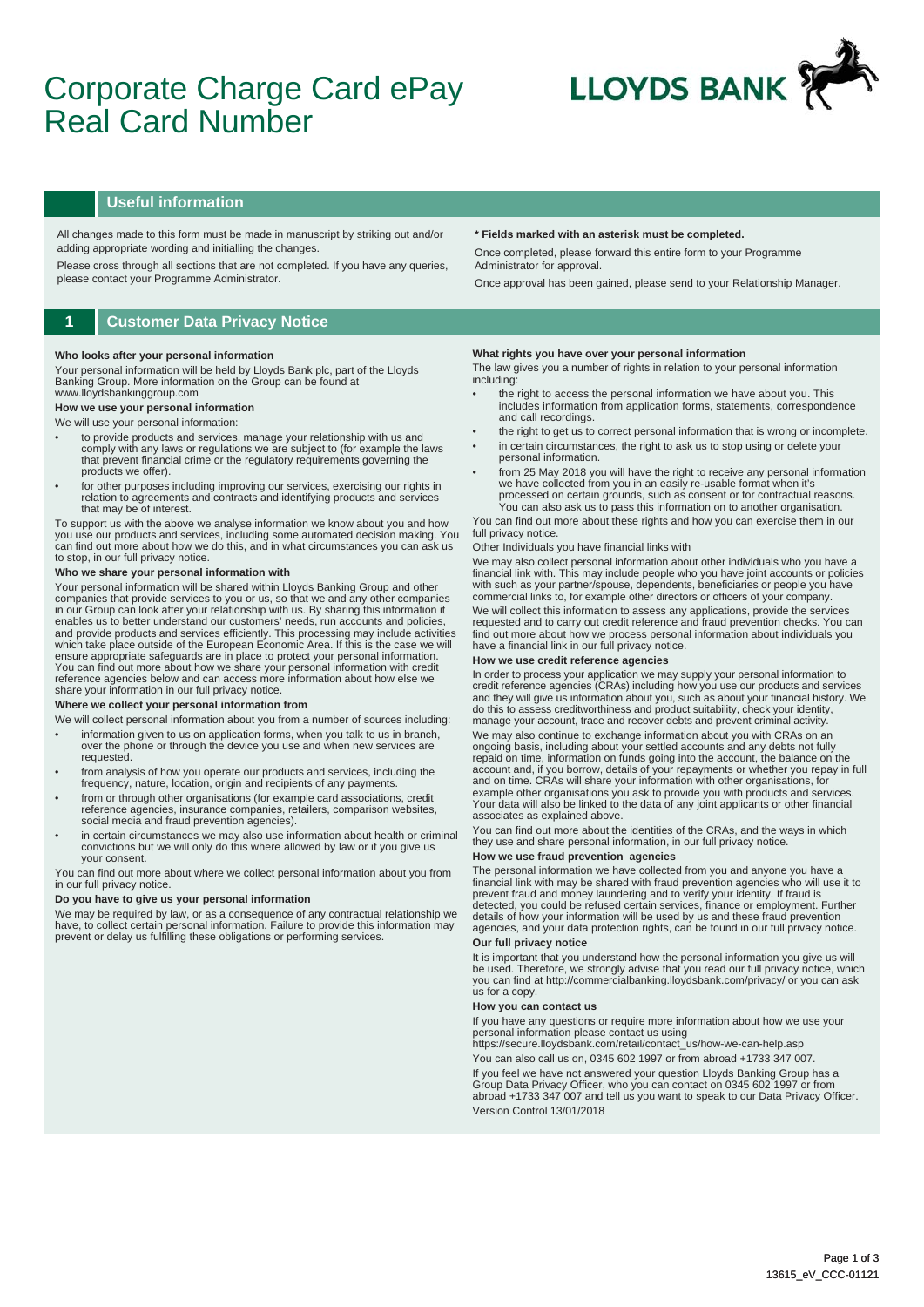| $\overline{2}$                                                                                                                                                                                                                                                                                                                                                           | Details of cardholder for Real Card Number                                    |                                                                                                                                         |
|--------------------------------------------------------------------------------------------------------------------------------------------------------------------------------------------------------------------------------------------------------------------------------------------------------------------------------------------------------------------------|-------------------------------------------------------------------------------|-----------------------------------------------------------------------------------------------------------------------------------------|
| 2.1                                                                                                                                                                                                                                                                                                                                                                      | <b>Cardholder details</b>                                                     |                                                                                                                                         |
| Business name on account*                                                                                                                                                                                                                                                                                                                                                |                                                                               | Address for correspondence*                                                                                                             |
|                                                                                                                                                                                                                                                                                                                                                                          |                                                                               |                                                                                                                                         |
| Company number                                                                                                                                                                                                                                                                                                                                                           |                                                                               |                                                                                                                                         |
|                                                                                                                                                                                                                                                                                                                                                                          |                                                                               |                                                                                                                                         |
| Title * Mr                                                                                                                                                                                                                                                                                                                                                               | <b>Mrs</b><br><b>Miss</b><br>Ms<br>Other (please specify)                     | Postcode                                                                                                                                |
|                                                                                                                                                                                                                                                                                                                                                                          |                                                                               | Contact numbers and area dialling codes*                                                                                                |
| Your full name*                                                                                                                                                                                                                                                                                                                                                          |                                                                               | Telephone                                                                                                                               |
|                                                                                                                                                                                                                                                                                                                                                                          |                                                                               | Mobile*                                                                                                                                 |
| Card alias name (funding account) to flow into OCMS via embosser line 1 *<br>A real card number account can be referred to as either your funding account or card alias.<br>Please enter the name of the new real card number account. This name should be unique. Please<br>be aware that only alphanumeric characters can be used. This will feed into your OCMS tools |                                                                               | This mobile number is used for some online transactions and CCIS activities.                                                            |
|                                                                                                                                                                                                                                                                                                                                                                          |                                                                               | E-mail address (if you have one)                                                                                                        |
|                                                                                                                                                                                                                                                                                                                                                                          |                                                                               |                                                                                                                                         |
|                                                                                                                                                                                                                                                                                                                                                                          |                                                                               |                                                                                                                                         |
| Card alias name (funding account) *<br>Please enter your card alias name in this box to represent the funding account. This will be                                                                                                                                                                                                                                      |                                                                               |                                                                                                                                         |
|                                                                                                                                                                                                                                                                                                                                                                          | stored on your account.                                                       |                                                                                                                                         |
|                                                                                                                                                                                                                                                                                                                                                                          |                                                                               |                                                                                                                                         |
| Your date of birth *                                                                                                                                                                                                                                                                                                                                                     |                                                                               |                                                                                                                                         |
| $D[D]/ M M / Y Y Y Y$                                                                                                                                                                                                                                                                                                                                                    |                                                                               |                                                                                                                                         |
| Nationality                                                                                                                                                                                                                                                                                                                                                              |                                                                               |                                                                                                                                         |
|                                                                                                                                                                                                                                                                                                                                                                          |                                                                               |                                                                                                                                         |
|                                                                                                                                                                                                                                                                                                                                                                          | Password (maximum 15 characters) *                                            |                                                                                                                                         |
|                                                                                                                                                                                                                                                                                                                                                                          |                                                                               |                                                                                                                                         |
| Please note: Your business will settle your monthly statement automatically by<br>direct debit                                                                                                                                                                                                                                                                           |                                                                               |                                                                                                                                         |
| $\mathbf{3}$                                                                                                                                                                                                                                                                                                                                                             | <b>Programme Administrator approval</b>                                       |                                                                                                                                         |
|                                                                                                                                                                                                                                                                                                                                                                          | This section must be completed and authorised by the Programme Administrator. | <b>Financial limits</b>                                                                                                                 |
|                                                                                                                                                                                                                                                                                                                                                                          | Programme number (if known)                                                   | Monthly credit limit $(E)^*$                                                                                                            |
|                                                                                                                                                                                                                                                                                                                                                                          |                                                                               |                                                                                                                                         |
|                                                                                                                                                                                                                                                                                                                                                                          | Programme Administrator's title:                                              | To Lloyds Bank plc, I request you to issue a card to the proposed Cardholder                                                            |
| Mr                                                                                                                                                                                                                                                                                                                                                                       | <b>Mrs</b><br>Miss Ms<br>Other title                                          | named in this Corporate Charge Card ePay, subject to the Terms and Conditions<br>agreed between us and subject to the specified limits. |
|                                                                                                                                                                                                                                                                                                                                                                          | $\curvearrowright \curvearrowright$                                           | Programme Administrator's signature *                                                                                                   |
| Programme Administrator's full name *                                                                                                                                                                                                                                                                                                                                    |                                                                               |                                                                                                                                         |
|                                                                                                                                                                                                                                                                                                                                                                          |                                                                               |                                                                                                                                         |
|                                                                                                                                                                                                                                                                                                                                                                          | Programme Administrator's address*                                            | Date $D D / M M / Y Y Y$                                                                                                                |
|                                                                                                                                                                                                                                                                                                                                                                          |                                                                               |                                                                                                                                         |
|                                                                                                                                                                                                                                                                                                                                                                          |                                                                               |                                                                                                                                         |
|                                                                                                                                                                                                                                                                                                                                                                          |                                                                               |                                                                                                                                         |
|                                                                                                                                                                                                                                                                                                                                                                          | Postcode                                                                      |                                                                                                                                         |
| 4                                                                                                                                                                                                                                                                                                                                                                        | <b>Next steps</b>                                                             |                                                                                                                                         |
|                                                                                                                                                                                                                                                                                                                                                                          |                                                                               |                                                                                                                                         |

Send completed form to **Commercial Card Services, 120 Caldecotte Lake Drive, Caldecotte, Milton Keynes, MK9 1EB**